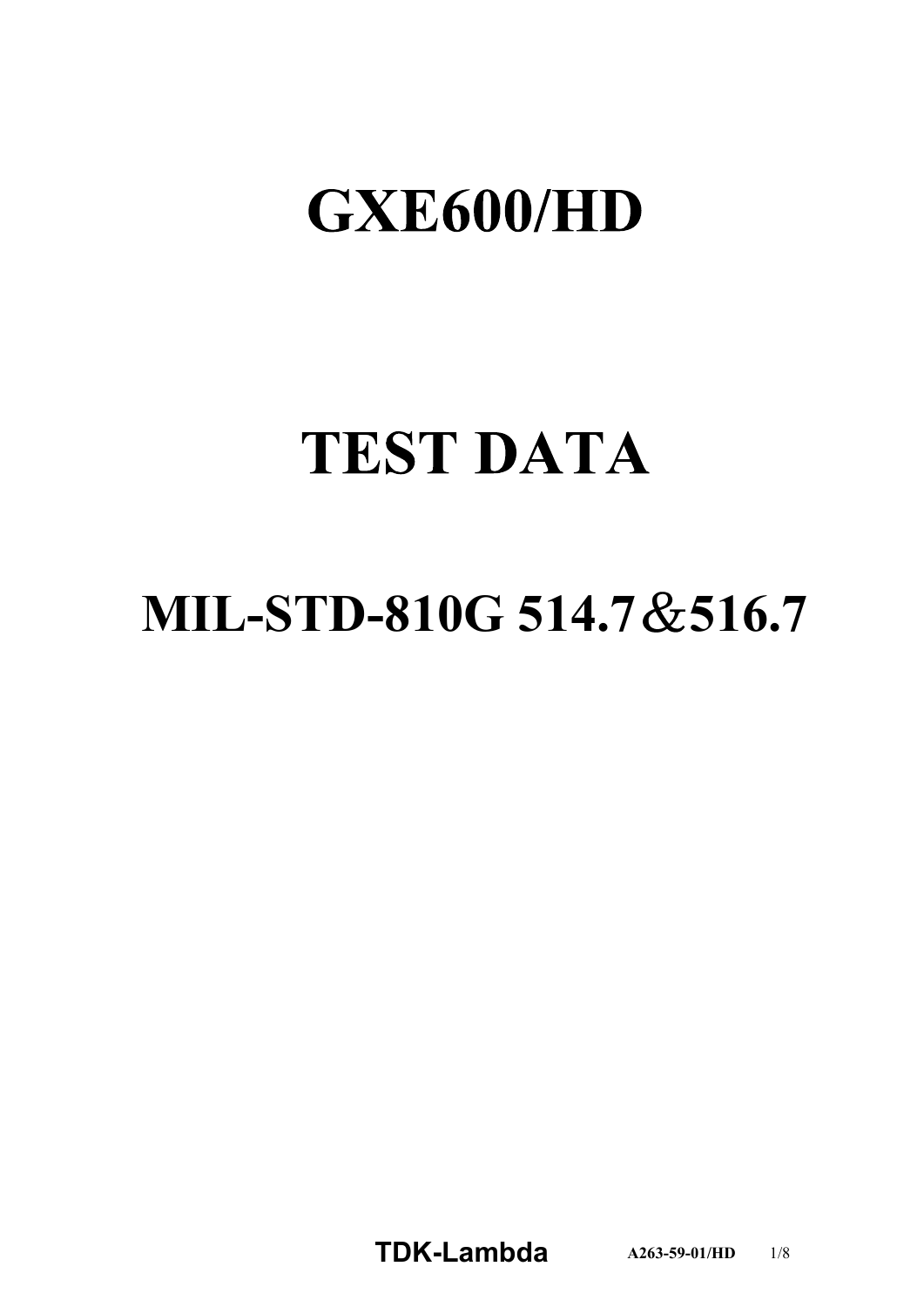## **GXE600/HD**

## **INDEX**

|    |                                                                 | <b>PAGE</b> |
|----|-----------------------------------------------------------------|-------------|
| 1. |                                                                 | 3           |
|    | Truck transportation over US highways vibration test            |             |
|    | (MIL-STD-810G 514.7 Category 4 - Truck/Trailer - Secured Cargo) |             |
| 2. |                                                                 |             |
|    | Composite two-wheeled trailer vibration test                    |             |
|    | (MIL-STD-810G 514.7 Category 4 - Truck/Trailer - Secured Cargo) |             |
|    |                                                                 |             |
| 3. |                                                                 |             |
|    | Shipboard random vibration test                                 |             |
|    | (MIL-STD-810G 514.7 Category 10 - Watercraft - Marine Vehicles) |             |
|    |                                                                 |             |
| 4. | 機能的衝擊試験 ………………………………………………………………                                |             |
|    | Functional shock test (MIL-STD-810G 516.7 Procedure I)          |             |
|    |                                                                 |             |
| 5. |                                                                 |             |
|    | Bench handling test (MIL-STD-810G 516.7 Procedure VI)           |             |
|    |                                                                 |             |
| 6. |                                                                 |             |
|    | <b>APPENDIX</b>                                                 |             |
|    |                                                                 |             |

\* 試験結果は、代表データでありますが、全ての製品はほぼ同等な特性を示します。 従いまして、以下の結果は参考値とお考え願います。 Test results are typical data. Nevertheless the following results are considered to be reference data because all units have nearly the same characteristics.

条件に特に記載のない場合、電源のすべてのレジスタデータは工場出荷時の設定です。 Unless otherwise indicated in the conditions, all register data of power supply are factory preset.

## **TDK-Lambda**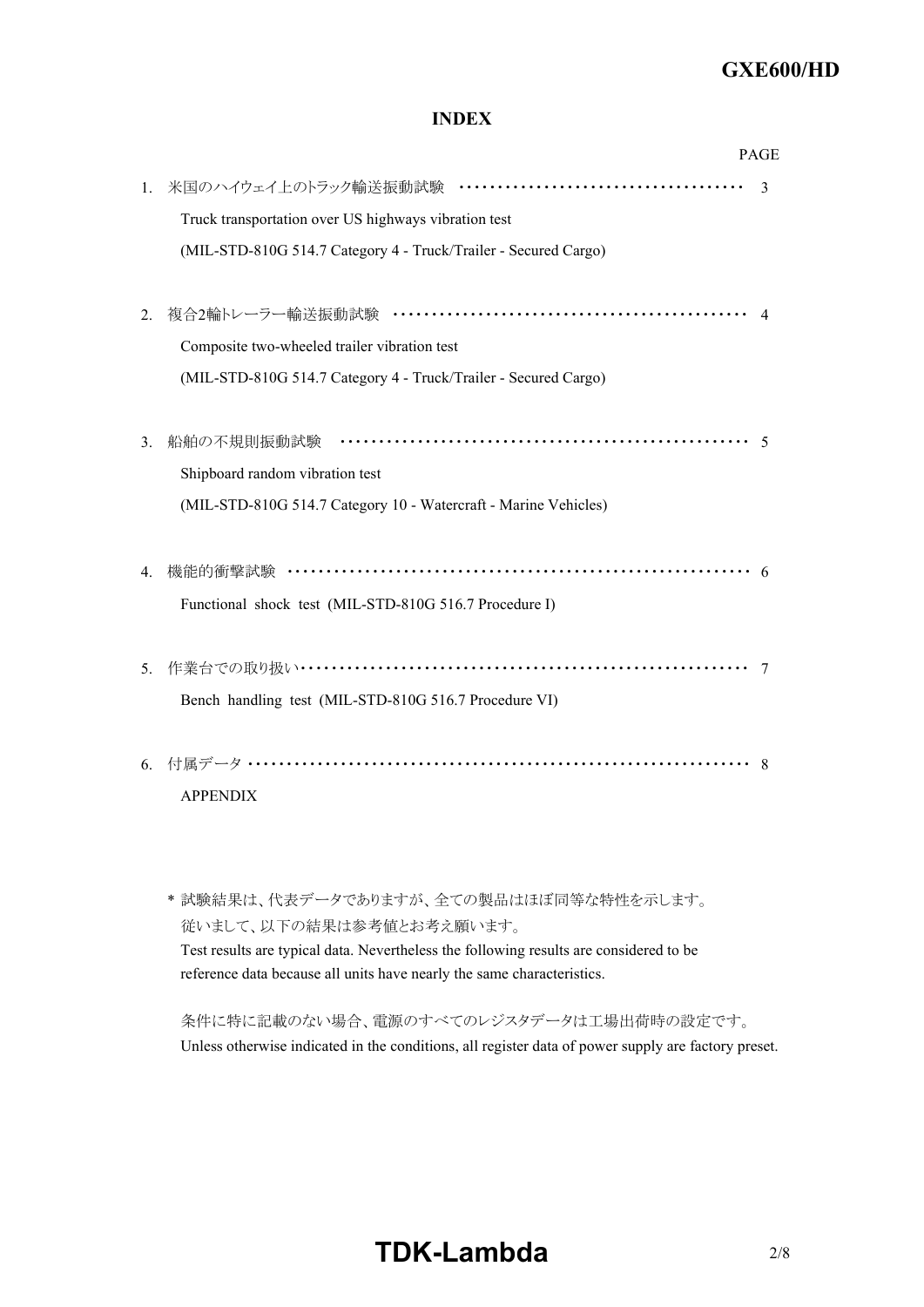1. 米国のハイウェイ上のトラック輸送振動試験

## **Truck transportation over US highways vibration test** (MIL-STD-810G 514.7 Category 4 - Truck/Trailer - Secured Cargo)

**(i) / Purpose**

MIL-STD-810G 514.7 Category 4 トラック/トレーラー - 固定貨物 - 米国のハイウェイ上のトラック輸送 に基づく試験を行う。 Test based on [MIL-STD-810G 514.7 Category 4

-Truck/Trailer - Secured Cargo - Truck transportation over US highways].

## (ii) 試験方法 / Test method

量産品と同じプロセスで製造した試験ユニットを使用する。 Use unit produced in the same process as mass production. 振動試験の前に、振動試験機の性能確認を行う。

The performance of vibration test machine is confirmed before vibration test.

MIL-STD-810G 図514.7C-2に基づいた振動条件で試験を行う。

Unit is tested in vibration conditions based on [MIL-STD-810G figure 514.7C-2].

| 図514.7C-2 米国のハイウェイ上のトラック振動暴露                         |           |     |              |              |              |
|------------------------------------------------------|-----------|-----|--------------|--------------|--------------|
| 曲線区切り点<br>Break points for curves of figure 514.7C-2 |           |     |              |              |              |
| US highway truck vibration exposures                 |           |     |              |              |              |
|                                                      | 横向き<br>垂直 |     | 縦向き          |              |              |
|                                                      | Vertical  |     | Transverse   | Longitudinal |              |
| Hz                                                   | $g^2$ /Hz | Hz. | $g^2$ /Hz    | Hz           | $g^2$ /Hz    |
| 10                                                   | 0.01500   | 10  | 0.00013      | 10           | 0.00650      |
| 40                                                   | 0.01500   | 20  | 0.00065      | 20           | 0.00650      |
| 500                                                  | 0.00015   | 30  | 0.00065      | 120          | 0.00020      |
|                                                      |           | 78  | 0.00002      | 121          | 0.00300      |
|                                                      |           | 79  | 0.00019      | 200          | 0.00300      |
|                                                      |           | 120 | 0.00019      | 240          | 0.00150      |
|                                                      |           | 500 | 0.00001      | 340          | 0.00003      |
|                                                      |           |     |              | 500          | 0.00015      |
| $1.04$ g rms                                         |           |     | $0.20$ g rms |              | $0.74$ g rms |

\*付属B 「振動方向」を参照

See the APPENDIX B [ Direction of vibration ]

\*各方向、1時間ずつ試験を行う。 (トラックによる米国での1000マイルの道路輸送を示す。) Test time is 1 hour in each directions. (It shows road transportation of 1000 miles in US by truck.)

#### **(iii) / Acceptable conditions**

振動試験中に試験体に破損なきこと。

During vibration test, no destruction in the test unit.

振動試験後、電気特性や機構に異常がなきこと。

After vibration test, no abnormality in the electric characteristics and the mechanism.

**(iv) / Test result**

Model: GXE600-24/HD

合格 OK

## **TDKLambda** 3/8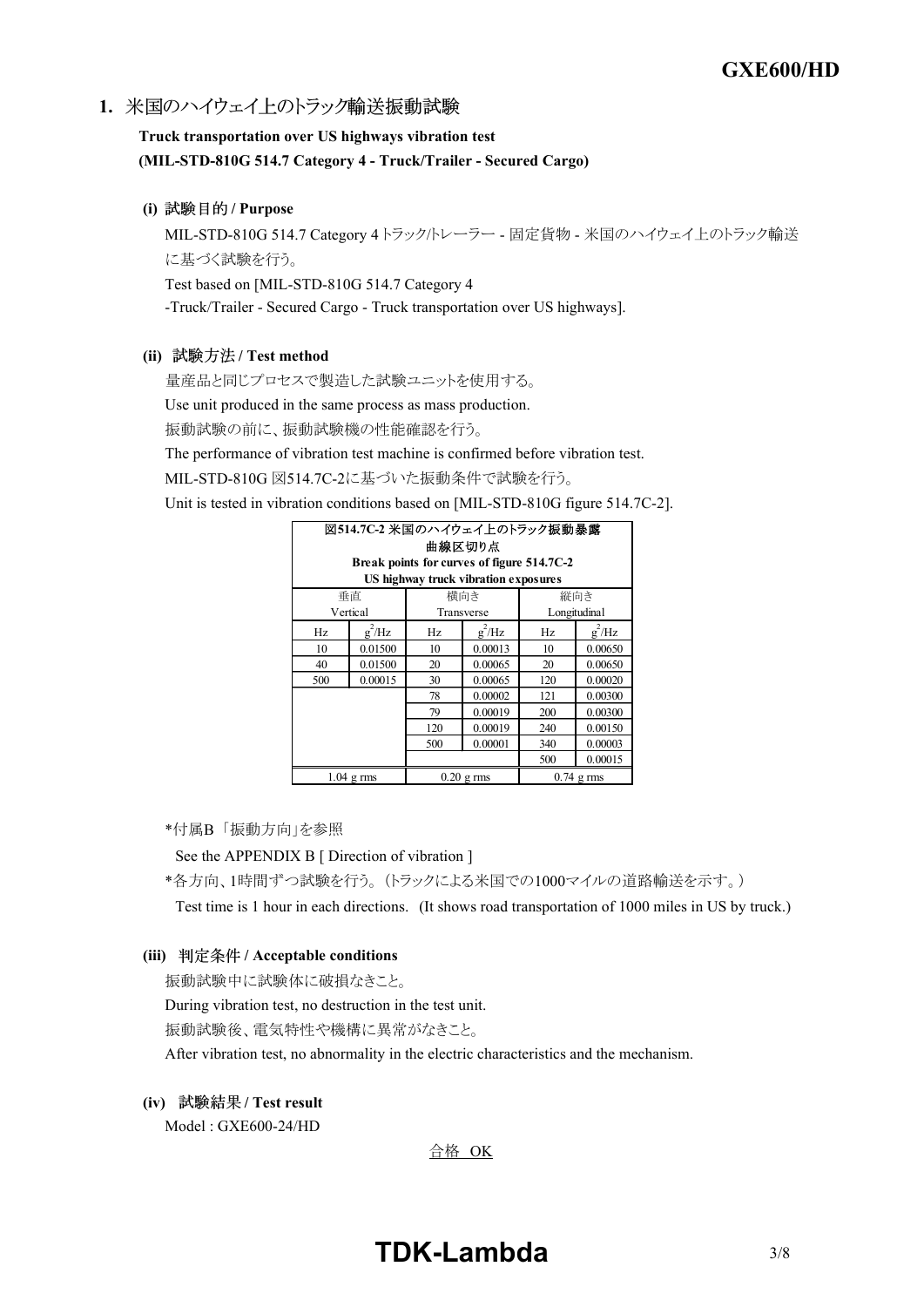## **Composite two-wheeled trailer vibration test** (MIL-STD-810G 514.7 Category 4 - Truck/Trailer - Secured Cargo)

**(i) / Purpose**

MIL-STD-810G 514.7 Category 4 トラックルレーラー - 固定貨物 - ミッション/フィールド輸送 - 2輪トレー ラー に基づく試験を行う。 Test based on [MIL-STD-810G 514.7 Category 4 - Truck/Trailer - Secured Cargo - Mission/field transportation - Two-wheeled trailer].

(ii) 試験方法 / Test method

量産品と同じプロセスで製造した試験ユニットを使用する。

Use unit produced in the same process as mass production.

振動試験の前に、振動試験機の性能確認を行う。

The performance of vibration test machine is confirmed before vibration test.

MIL-STD-810G 図514.7C-3に基づいた振動条件で試験を行う。

Unit is tested in vibration conditions based on [MIL-STD-810G figure 514.7C-3].

| 図514.7C-3 複合2輪トレーラーの振動暴露 曲線区切り点            |                                                   |            |              |              |              |
|--------------------------------------------|---------------------------------------------------|------------|--------------|--------------|--------------|
| Break points for curves of figure 514.7C-3 |                                                   |            |              |              |              |
|                                            | Composite two-wheeled trailer vibration exposures |            |              |              |              |
|                                            | 垂直                                                | 横向き        |              | 縦向き          |              |
|                                            | Vertical                                          | Transverse |              | Longitudinal |              |
| Hz                                         | $g^2$ /Hz                                         | Hz         | $g^2$ /Hz    | Hz           | $g^2$ /Hz    |
| 5                                          | $0.20000 \times$                                  | 5          | 0.05000      | 5            | 0.05418      |
| 7                                          | $0.40000 \times$                                  | 7          | 0.06500      | 7            | 0.10000      |
| 8                                          | $0.40000 \times$                                  | 8          | 0.06500      | 8            | 0.10000      |
| 10                                         | 0.05090                                           | 11         | 0.02200      | 13           | 0.01400      |
| 20                                         | 0.04000                                           | 87         | 0.00306      | 21           | 0.03780      |
| 43                                         | 0.10036                                           | 475        | 0.00108      | 23           | 0.03780      |
| 50                                         | 0.03079                                           | 500        | 0.00046      | 25           | 0.01700      |
| 105                                        | 0.07500                                           |            |              | 76           | 0.00310      |
| 150                                        | 0.02964                                           |            |              | 100          | 0.08000      |
| 259                                        | 0.04636                                           |            |              | 140          | 0.05354      |
| 332                                        | 0.00970                                           |            |              | 155          | 0.00551      |
| 500                                        | 0.00537                                           |            |              | 500          | 0.00456      |
| $3.98$ g rms                               |                                                   |            | $1.22$ g rms |              | $2.52$ g rms |

\*付属B 「振動方向」を参照 See the APPENDIX B [ Direction of vibration ]

\*各方向、 40分ずつ試験を行う。(複合2輪トレーラーによる米国での32マイルの道路輸送を示す。) Test time are 40 minutes in each directions. (It shows road transportation of 32 miles in US by

composite two-wheeled trailer.)

※垂直、5~8Hzにおける加速度スペクトル密度[g<sup>2</sup>/Hz]は、試験機の制限により規格値の50%で行う。

The acceleration spectral density  $\left[g^2/Hz\right]$  at 5~8Hz in the vertical is 50% of standard due to limitation of test machine.

**(iii) / Acceptable conditions**

振動試験中に試験体に破損なきこと。

During vibration test, no destruction in the test unit.

振動試験後、電気特性や機構に異常がなきこと。

After vibration test, no abnormality in the electric characteristics and the mechanism.

**(iv) / Test result**

Model: GXE600-24/HD

合格 OK

## **TDKLambda** 4/8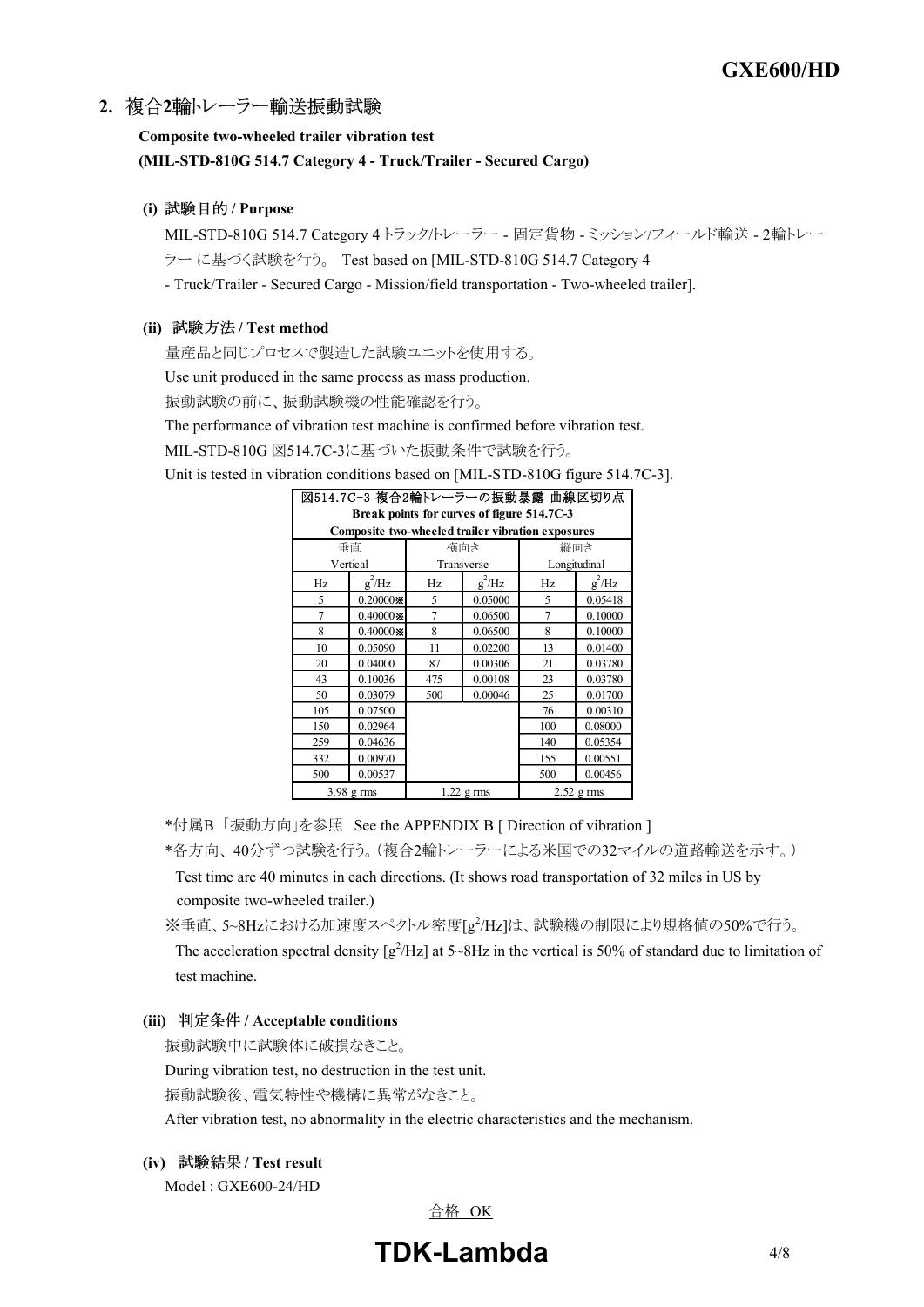## **Shipboard random vibration test** (MIL-STD-810G 514.7 Category 10 - Watercraft - Marine Vehicles)

#### **(i) / Purpose**

MIL-STD-810G 514.7 Category 10 - 船舶 - 海上船舶 に基づく試験を行う。 Test based on [MIL-STD-810G 514.7 Category 10 - Watercraft - Marine Vehicles].

#### (ii) 試験方法 / Test method

量産品と同じプロセスで製造した試験ユニットを使用する。

Use unit produced in the same process as mass production.

振動試験の前に、振動試験機の性能確認を行う。

The performance of vibration test machine is confirmed before vibration test.

MIL-STD-810G 図514.7D-9に基づいたランダム振動条件で試験を行う。

Unit is tested in random vibration conditions based on [MIL-STD-810G figure 514.7D-9].



\*付属B 「振動方向」を参照

See the APPENDIX B [ Direction of vibration ]

\*各方向、2時間ずつ試験を行う。

Test time are 2 hours in each directions.

## **(iii) / Acceptable conditions**

振動試験中に試験体に破損なきこと。 During vibration test, no destruction in the test unit. 振動試験後、電気特性や機構に異常がなきこと。 After vibration test, no abnormality in the electric characteristics and the mechanism.

## **(iv) / Test result**

Model: GXE600-24/HD

合格 OK

## **TDKLambda**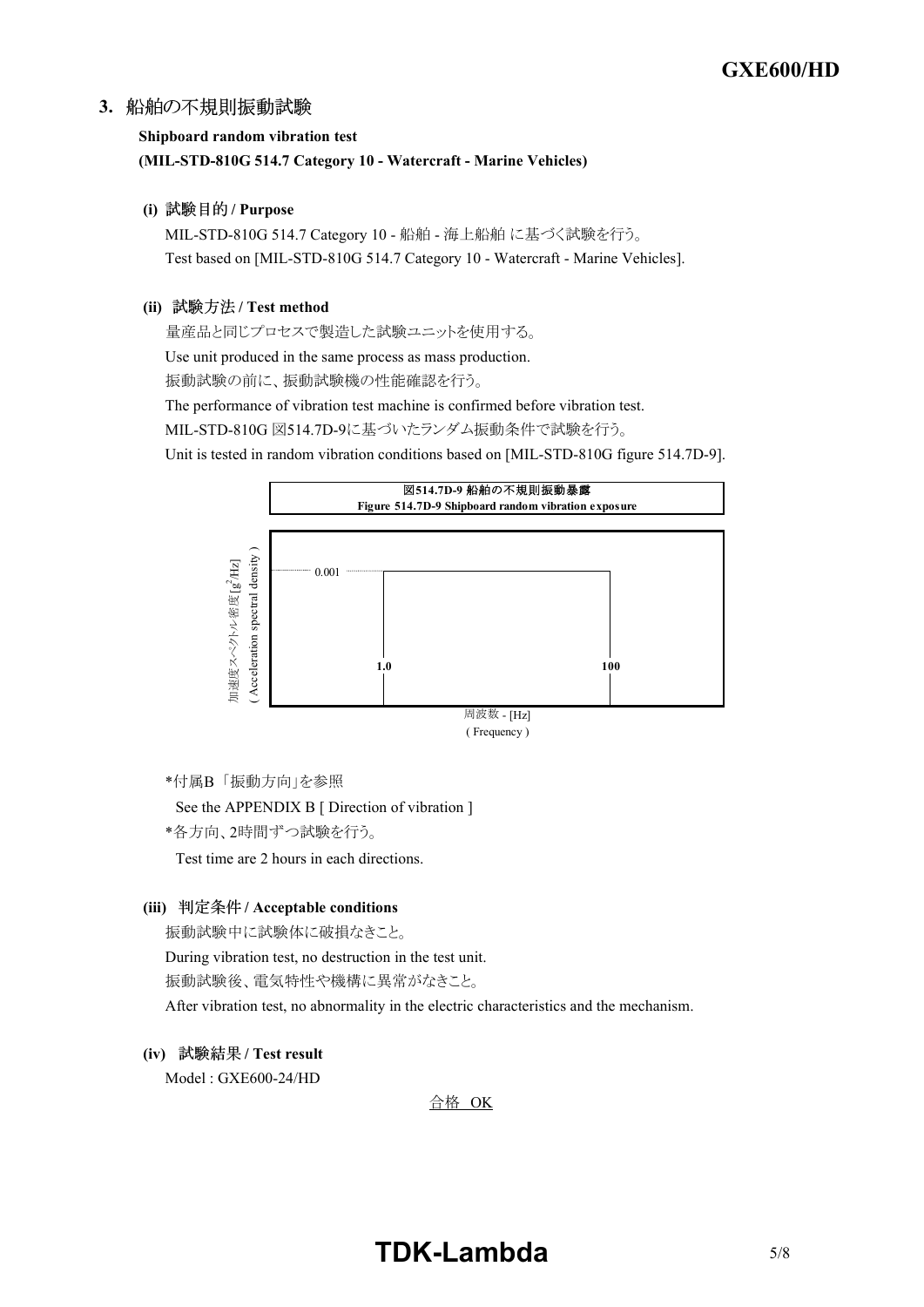## **Functional shock test (MILSTD810G 516.7 Procedure I)**

#### **(i) / Purpose**

MIL-STD-810G 516.7 Procedure I - 機能的衝撃 に基づく試験を行う。 Test based on [MIL-STD-810G 516.7 Procedure I - Functional shock].

#### (ii) 試験方法 / Test method

量産品と同じプロセスで製造した試験ユニットを使用する。

Use unit produced in the same process as mass production.

衝撃試験の前に、衝撃試験機の性能確認を行う。

The performance of shock test machine is confirmed ahead of shock test.

通電しながら衝撃試験を行う。

Unit is operating during shock test.

| ピーク最小値                         | 持続時間     | 個数    |
|--------------------------------|----------|-------|
| Min. peak value                | Duration | Qty.  |
| 40G<br>ノコギリ波<br>Sawtooth pulse | 11ms     | 1 pcs |

| 入力電圧          | 出力電圧           | 出力電流           |
|---------------|----------------|----------------|
| Input voltage | Output voltage | Output current |
|               |                |                |
| AC200V        | 定格             | 100%           |
| 50Hz          | Rated          |                |
|               |                |                |

\*付属B 「衝撃方向」を参照

See the APPENDIX B [ Direction of shock ]

\*±X , ±Y , ±Z 方向に各3回 、合計18回行う。

It does in the directions of  $\pm X$ ,  $\pm Y$  and  $\pm Z$  3 times for each and 18 times in total.

#### **(iii) / Acceptable conditions**

衝撃試験中に発煙/発火及び出力ダウンなき事。 During shock test, no discharge of fire or smoke , as well as no output failure. 衝撃試験後、電気特性や機構に異常がなきこと。

After shock test, no abnormality in the electric characteristics and the mechanism.

## **(iv) / Test result**

Model: GXE600-24/HD

合格 OK

## **TDKLambda**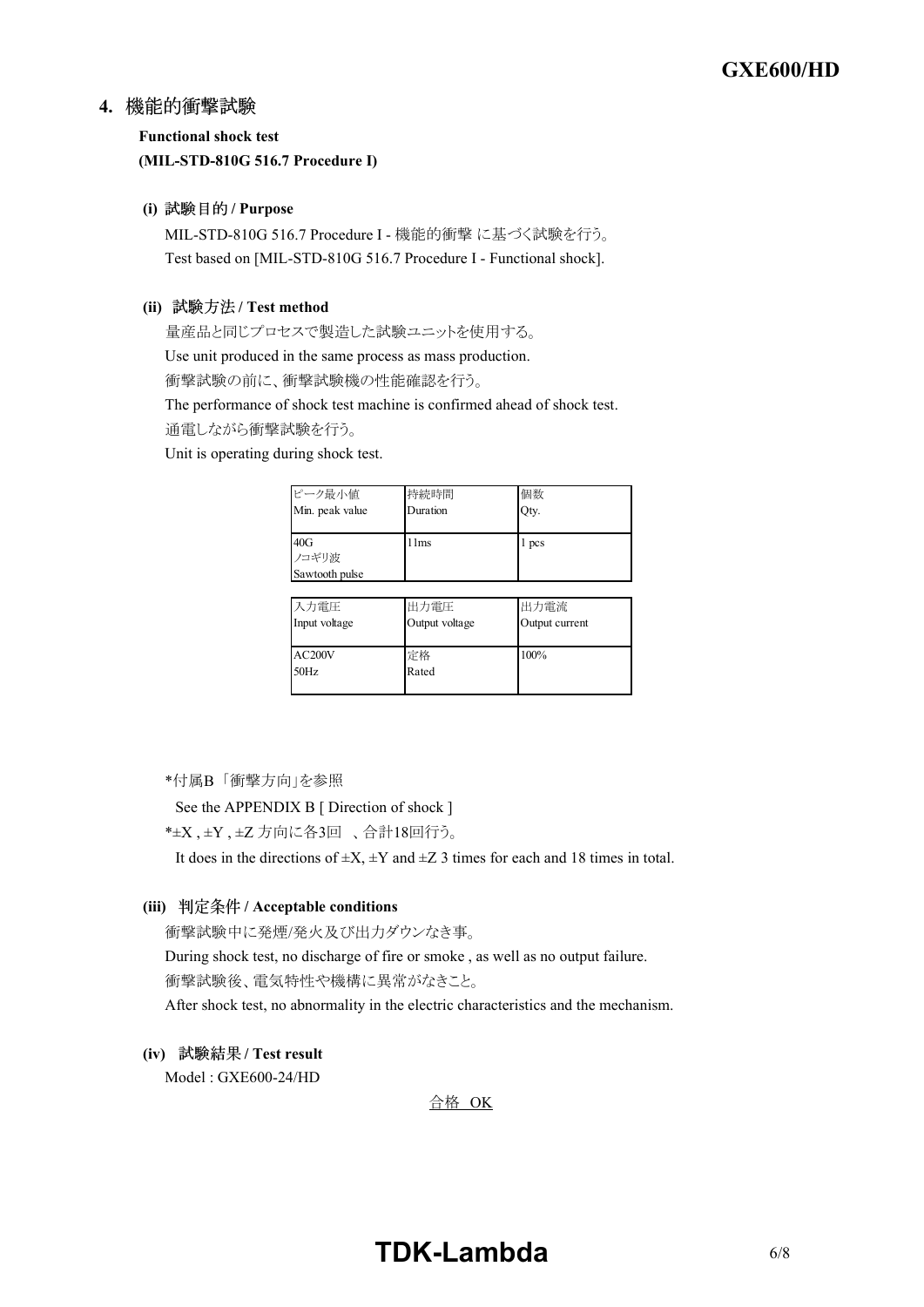**Bench handling test (MILSTD810G 516.7 Procedure VI)**

## **(i) / Purpose**

MIL-STD-810G 516.7 Procedure VI 作業台上での取り扱い に基づく試験を行う。 Test based on [MIL-STD-810G 516.7 Procedure VI - Bench handling].

### (ii) 試験方法 / Test method

量産品と同じプロセスで製造した試験ユニットを使用する。

Use unit produced in the same process as mass production.

4.25cm以上の厚さがある作業台を使用する。

Use test bench with thickness of at least 4.25cm.

ユニットは通電しない。

With unit switched off.

シャーシの端が水平台から100mmとなるよう持ち上げること。またはシャーシと水平台の角度が

45°になっていること。(いずれか低い方。)

Raise the edge of chassis 100mm above the horizontal bench top. Or the chassis forms an angle of 45° with the Horizontal bench top. (Whichever occurs first.)

各取付面ごとに落とす。

Drop unit on each face on which unit could be placed practically.

上記の方法で合計4回行う。

In the above test method, repeat drop 4 times in total.

#### **(iii) / Acceptable conditions**

衝撃試験中に試験体に破損なきこと。 During shock test, no destruction in the test unit. 衝撃試験後、電気特性や機構に異常がなきこと。 After shock test, no abnormality in the electric characteristics and the mechanism.

## **(iv) / Test result**

Model: GXE600-24/HD

合格 OK

## **TDKLambda**